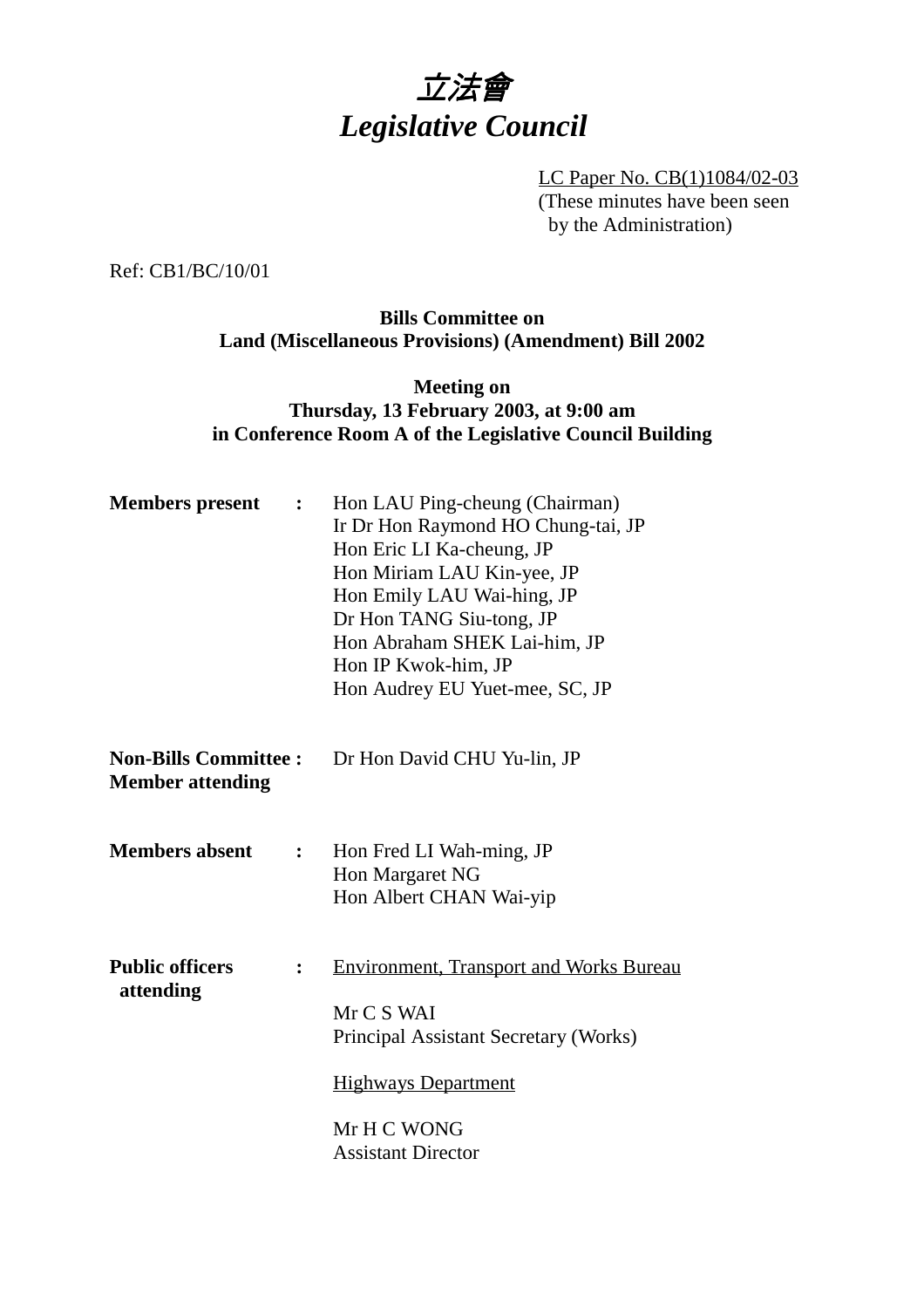| Department of Justice |  |
|-----------------------|--|
|                       |  |

Ms Marie SIU Senior Government Counsel

| <b>Clerk in attendance</b> |                      | : Mr Andy LAU<br>Chief Assistant Secretary (1) 2     |
|----------------------------|----------------------|------------------------------------------------------|
| <b>Staff in attendance</b> | $\ddot{\phantom{1}}$ | Miss Kitty CHENG<br><b>Assistant Legal Adviser 5</b> |
|                            |                      | Ms Queenie YU<br>Senior Assistant Secretary (1)6     |

# Action

|             | <b>Confirmation of minutes of meeting</b><br>$(LC$ Paper No. $CB(1)853/02-03$ - Minutes of meeting | held<br>$\alpha$<br>20 January 2003)                                                                               |
|-------------|----------------------------------------------------------------------------------------------------|--------------------------------------------------------------------------------------------------------------------|
|             | The minutes of meeting held on 20 January 2003 were confirmed.                                     |                                                                                                                    |
| $\mathbf H$ | <b>Meeting with the Administration</b>                                                             |                                                                                                                    |
|             | (LC Paper No. $CB(1)856/02-03(01)$ )                                                               | - Information paper provided by the<br>Administration in response to issues<br>raised at the meeting on 20.1.2003; |
|             | LC Paper No. CB(3)541/01-02                                                                        | - The Bill;                                                                                                        |
|             | Appendix III to<br>LC Paper No. CB(1)2164/01-02                                                    | - Marked-up copy of the Bill;                                                                                      |
|             | (Annex 1 to<br>LC Paper No. $CB(1)856/02-03(01)$                                                   | Committee Stage amendments to the<br>Bill as at 10 February 2003)                                                  |

\_\_\_\_\_\_\_\_\_\_\_\_\_\_\_\_\_\_\_\_\_\_\_\_\_\_\_\_\_\_\_\_\_\_\_\_\_\_\_\_\_\_\_\_\_\_\_\_\_\_\_\_\_\_\_\_\_\_\_\_\_\_\_\_\_\_\_\_\_\_

2. The Bills Committee deliberated (index of proceedings attached to **Annex A**).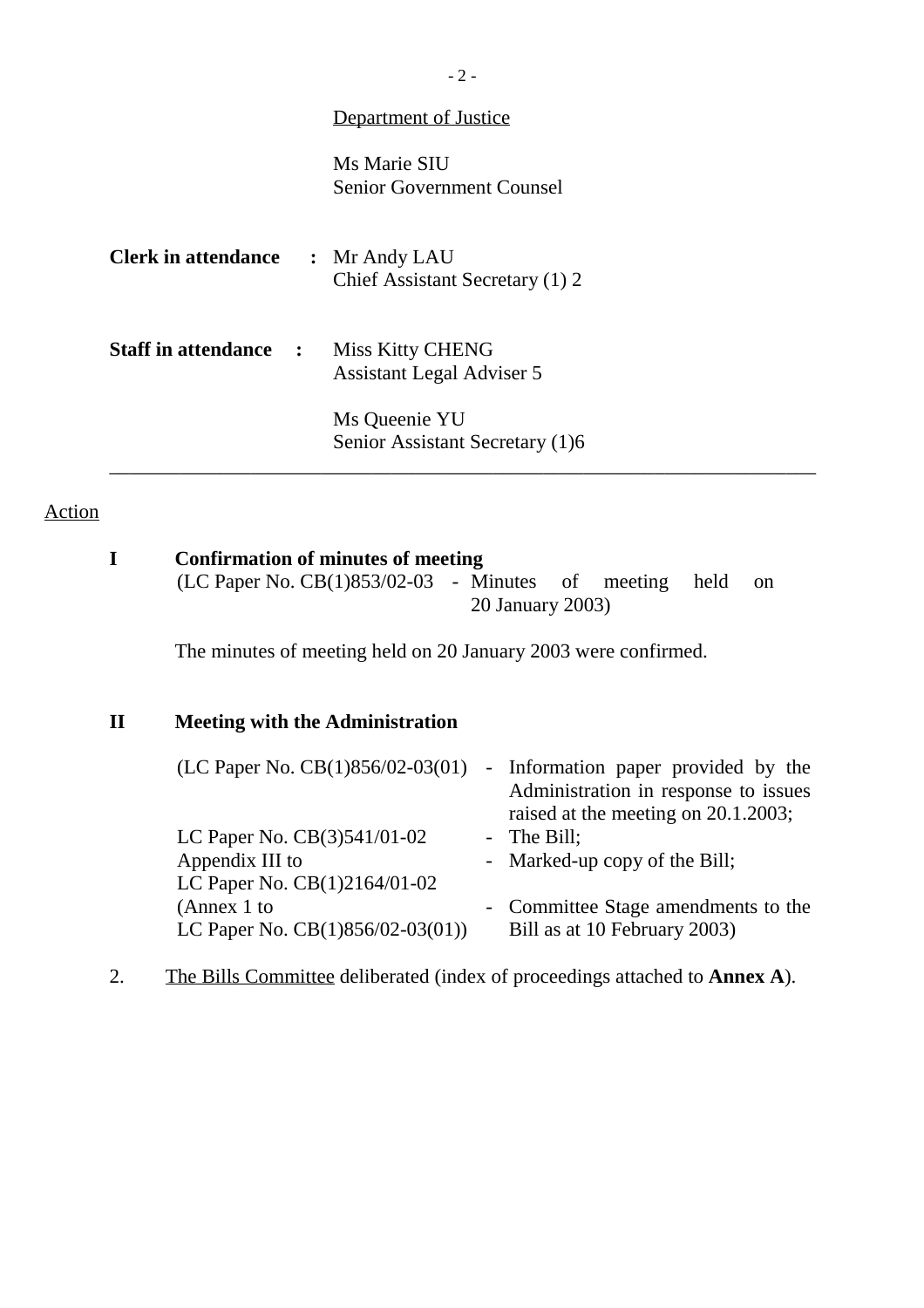3. The Bills Committee requested the Administration to provide further information on the following to facilitate their consideration of the Bill:

- (a) To consider devising a charging scheme for economic cost due to excavation works on footway and formulating other incentive scheme(s) to encourage road work promoters to achieve timely/early completion of excavation works on footway/carriageway;
- (b) To consult the construction industry and utility undertakers on the proposed charging/incentive schemes for excavation works on footway/carriageway;
- (c) To consider standardizing the usage of "the excavation permit" and "the permit" throughout the Bill."
- (d) To consider whether it was necessary to include "of the permit" after "the permittee" in the new section  $10A(4)(b)$  and other similar provisions in the Bill; and
- (e) To consider whether it was appropriate to specify the ranking of public officers for the review of assessment on certain decision of the Authority under the new section 10(L).

(*Post-meeting note*: The information provided by the Administration was issued to members vide LC Paper NO. CB(1)959/02-03(01) on 20 February 2003.)

### **III Any other business**

4. The Bills Committee agreed that the next meeting of the Bills Committee would be held on Tuesday, 25 February 2003 at 9:00 am to continue discussion with the Administration. Two further meetings were scheduled to be held on 18 March 2003 (Tuesday) and 1 April 2003 (Tuesday), from 9:00 am to 10:30 am.

5. There being no other business, the meeting ended at 10:40 am.

Council Business Division 1 Legislative Council Secretariat 10 March 2003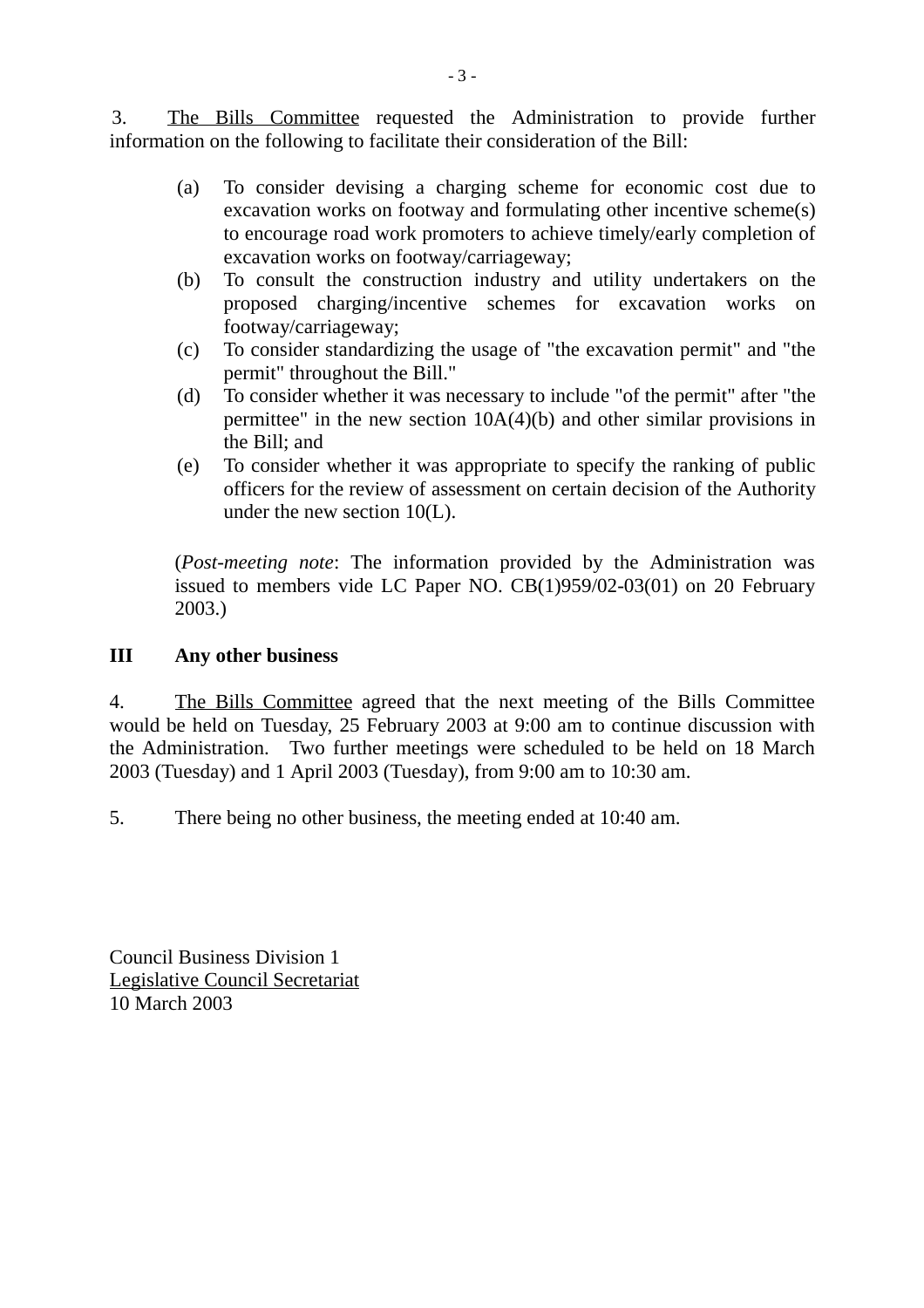#### **Proceedings of the meeting of the Bills Committee on Land (Miscellaneous Provisions) (Amendment) Bill 2002 Thursday, 13 February 2003, at 9:00 am in Conference Room A of the Legislative Council Building**

| <b>Time</b>   | <b>Speaker</b>                                      | Subject(s)                                                                                                                                                                                                                                                                                                                                                                                                                                                                                                                                                                                                                                                                                                                        | <b>Action</b> |  |  |
|---------------|-----------------------------------------------------|-----------------------------------------------------------------------------------------------------------------------------------------------------------------------------------------------------------------------------------------------------------------------------------------------------------------------------------------------------------------------------------------------------------------------------------------------------------------------------------------------------------------------------------------------------------------------------------------------------------------------------------------------------------------------------------------------------------------------------------|---------------|--|--|
| <b>Marker</b> |                                                     |                                                                                                                                                                                                                                                                                                                                                                                                                                                                                                                                                                                                                                                                                                                                   | required      |  |  |
|               |                                                     |                                                                                                                                                                                                                                                                                                                                                                                                                                                                                                                                                                                                                                                                                                                                   |               |  |  |
|               | Agenda Item I - Confirmation of minutes of meeting  |                                                                                                                                                                                                                                                                                                                                                                                                                                                                                                                                                                                                                                                                                                                                   |               |  |  |
| 000000-000017 | Chairman                                            | - Confirmation of minutes of meeting                                                                                                                                                                                                                                                                                                                                                                                                                                                                                                                                                                                                                                                                                              |               |  |  |
|               |                                                     | held on 20 January 2003                                                                                                                                                                                                                                                                                                                                                                                                                                                                                                                                                                                                                                                                                                           |               |  |  |
|               | Agenda Item II - Meeting with the Administration    |                                                                                                                                                                                                                                                                                                                                                                                                                                                                                                                                                                                                                                                                                                                                   |               |  |  |
| 000018-001031 | Chairman<br>Admin                                   | - Briefing by the Admin on LC Paper<br>No. CB(1) $856/02-03(01)$                                                                                                                                                                                                                                                                                                                                                                                                                                                                                                                                                                                                                                                                  |               |  |  |
| 001032-001105 | Chairman<br>Admin                                   | - Formulation of an inspection system<br>for supervising the excavation by a<br>competent person under the revised<br>new section $10Q(4)(b)$                                                                                                                                                                                                                                                                                                                                                                                                                                                                                                                                                                                     |               |  |  |
| 001106-001224 | Chairman<br>Admin                                   | - Composition of the Review Board<br>under the new section 10M                                                                                                                                                                                                                                                                                                                                                                                                                                                                                                                                                                                                                                                                    |               |  |  |
| 001225-002020 | Chairman<br>Ms Emily LAU<br>Admin                   | - Actions to be taken by the Secretary for<br>the Environment, Transport and Works<br>(SETW) on receiving a report by the<br>Authority about a contravention by a<br>public<br>officer<br><b>or</b><br>government<br>department under the new section 2A<br>- Factors to be considered by the court in<br>deciding on whether a permittee had<br>taken all reasonable steps and exercised<br>all due diligence to avoid committing<br>an offence under the new section<br>$10Q(2)$ and $10Q(2A)$<br>- Effectiveness of the safety precautions<br>and support measures taken by the<br>permittee under the new section $10Q(4)$<br>and the qualification requirements for<br>competent persons and their role in the<br>inspection |               |  |  |
| 002021-002200 | Chairman<br>Ms Emily LAU<br>Clerk                   | - Introduction of the latest draft of the<br>Committee Stage amendments (CSAs)<br>proposed by the Admin (Annex 1 to LC<br>Paper No. CB(1) 856/02-03 (01))                                                                                                                                                                                                                                                                                                                                                                                                                                                                                                                                                                         |               |  |  |
| 002201-002218 | Admin<br>Chairman                                   | - Proposed CSAs to the new section 2 to<br>dispense with the concept of the<br>deemed issue of "secondary excavation<br>permit" or "secondary emergency<br>excavation permit"                                                                                                                                                                                                                                                                                                                                                                                                                                                                                                                                                     |               |  |  |
| 002219-003041 | Admin<br>Chairman<br>Mr IP Kwok-him<br>Ms Emily LAU | - Replacement of the word "inquiry"<br>with "investigation" in the new section<br>2A to provide flexibility for the SETW<br>to decide on the need for conducting a<br>hearing according to the merit of the<br>individual case concerned                                                                                                                                                                                                                                                                                                                                                                                                                                                                                          |               |  |  |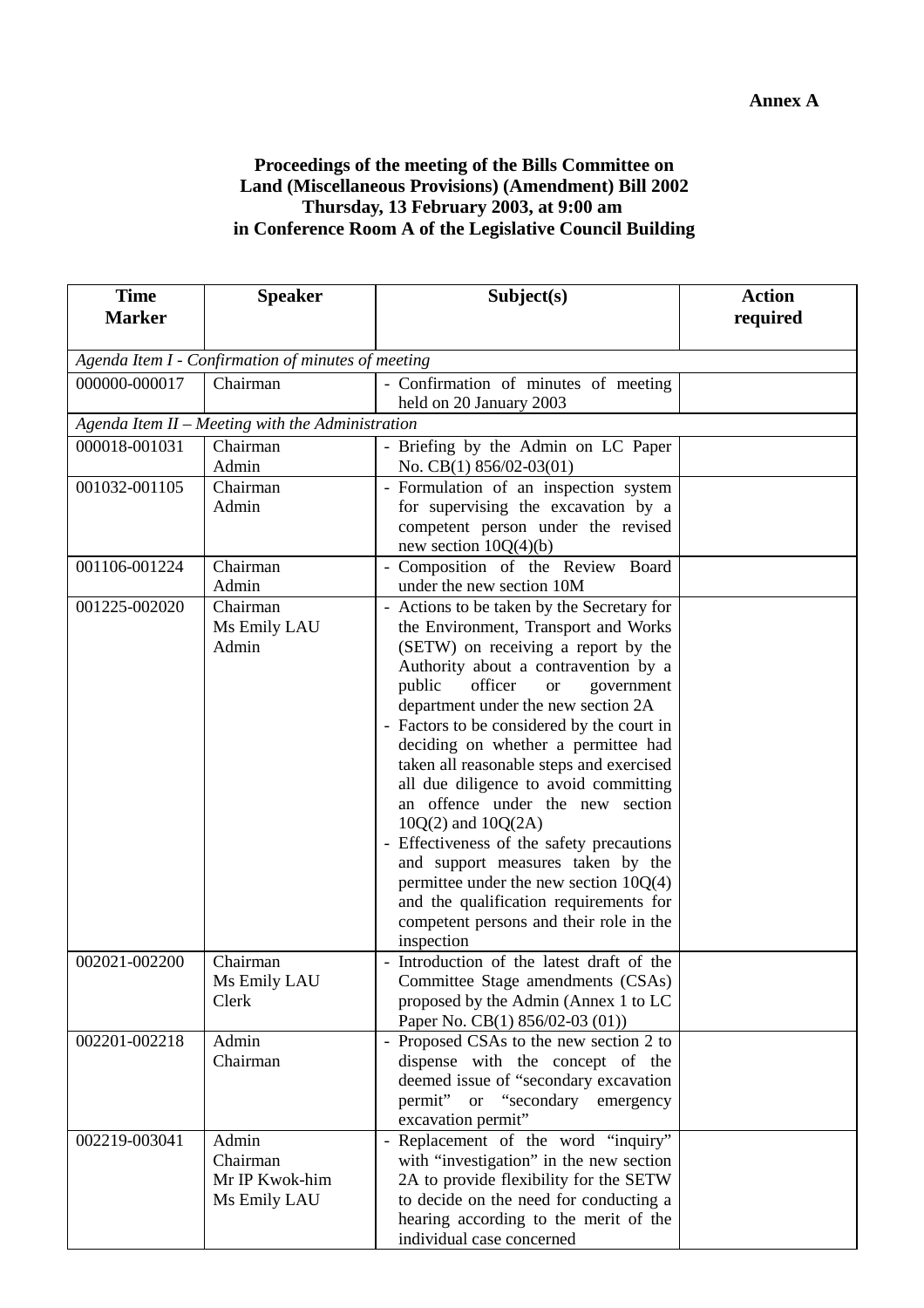| <b>Time</b><br><b>Marker</b> | <b>Speaker</b>                                                                             | Subject(s)                                                                                                                                                                                                                                                                                                                                                                                                                                                                                                                                                                   | <b>Action</b><br>required                                              |
|------------------------------|--------------------------------------------------------------------------------------------|------------------------------------------------------------------------------------------------------------------------------------------------------------------------------------------------------------------------------------------------------------------------------------------------------------------------------------------------------------------------------------------------------------------------------------------------------------------------------------------------------------------------------------------------------------------------------|------------------------------------------------------------------------|
|                              |                                                                                            |                                                                                                                                                                                                                                                                                                                                                                                                                                                                                                                                                                              |                                                                        |
|                              |                                                                                            | Proposed framework of procedures to<br>be followed by SETW upon receiving a<br>report from the Authority about a<br>contravention by a public officer or<br>government department under new<br>section 2A of the Bill                                                                                                                                                                                                                                                                                                                                                        |                                                                        |
| 003042-005217                | Admin<br>Ms Emily LAU<br>Chairman<br>Mr IP Kwok-him<br>Mr Eric LI<br>Admin<br>Ms Emily LAU | - The proposed charging scheme for<br>economic cost due to excavation works<br>on carriageways and application of a<br>similar scheme to footways<br>- Incentive schemes for timely/early<br>completion of excavation works on<br>footways/carriageways<br>- Basis for determining the duration of<br>Excavation Permits (EPs) and the<br>economic costs due to excavation<br>works on footways and carriageways<br>- Consultation with the industry                                                                                                                         | Admin<br>provide<br>to<br>information<br>as<br>per<br>paragraph $3(a)$ |
| 005218-010107                | Chairman<br>Mr Abraham SHEK<br>Mr IP Kwok-him<br>Admin<br>Ms Emily LAU                     | - Impact of road excavation works on the<br>safety of pedestrians<br>- Better coordination of road excavation<br>works by the Government and approval<br>of night works at non-residential<br>areas<br>- Admin's initial response to members'<br>proposal to apply a charging scheme<br>for economic cost due to excavation<br>works on footways and anticipated<br>reaction from the industry<br>- Consultation with the industry before<br>putting forward possible charging and<br>incentive schemes for footways/<br>carriageways by the Admin to the Bills<br>Committee | Admin<br>provide<br>to<br>information<br>as<br>per<br>paragraph 3(b)   |
| 010108-010311                | Mr Eric LI<br>Mr IP Kwok-him<br>Chairman<br>Admin<br>Ms Miriam LAU                         | - Fairness of the proposed charging<br>scheme for carriageways only but not<br>footways, and the need to put in place a<br>charging scheme and an incentive<br>scheme concurrently to address the<br>problems caused by road excavation<br>works<br>- Calculation of economic cost due to<br>road excavation works on footways<br>including, economic impact on shop<br>operators                                                                                                                                                                                            |                                                                        |
| 010312-010559                | Admin<br>Ms Emily LAU                                                                      | sections<br>- CSAs to the<br>10.<br>new<br>10A,10B,10C as previously discussed<br>by the Bills Committee                                                                                                                                                                                                                                                                                                                                                                                                                                                                     |                                                                        |
| 010560-010943                | Admin<br>Chairman                                                                          | - CSAs to the new section 10D on<br>circumstances where the issue<br><sub>or</sub><br>extension of EPs or Emergency EPs<br>would be refused by the Authority<br>including, newly constructed roads                                                                                                                                                                                                                                                                                                                                                                           |                                                                        |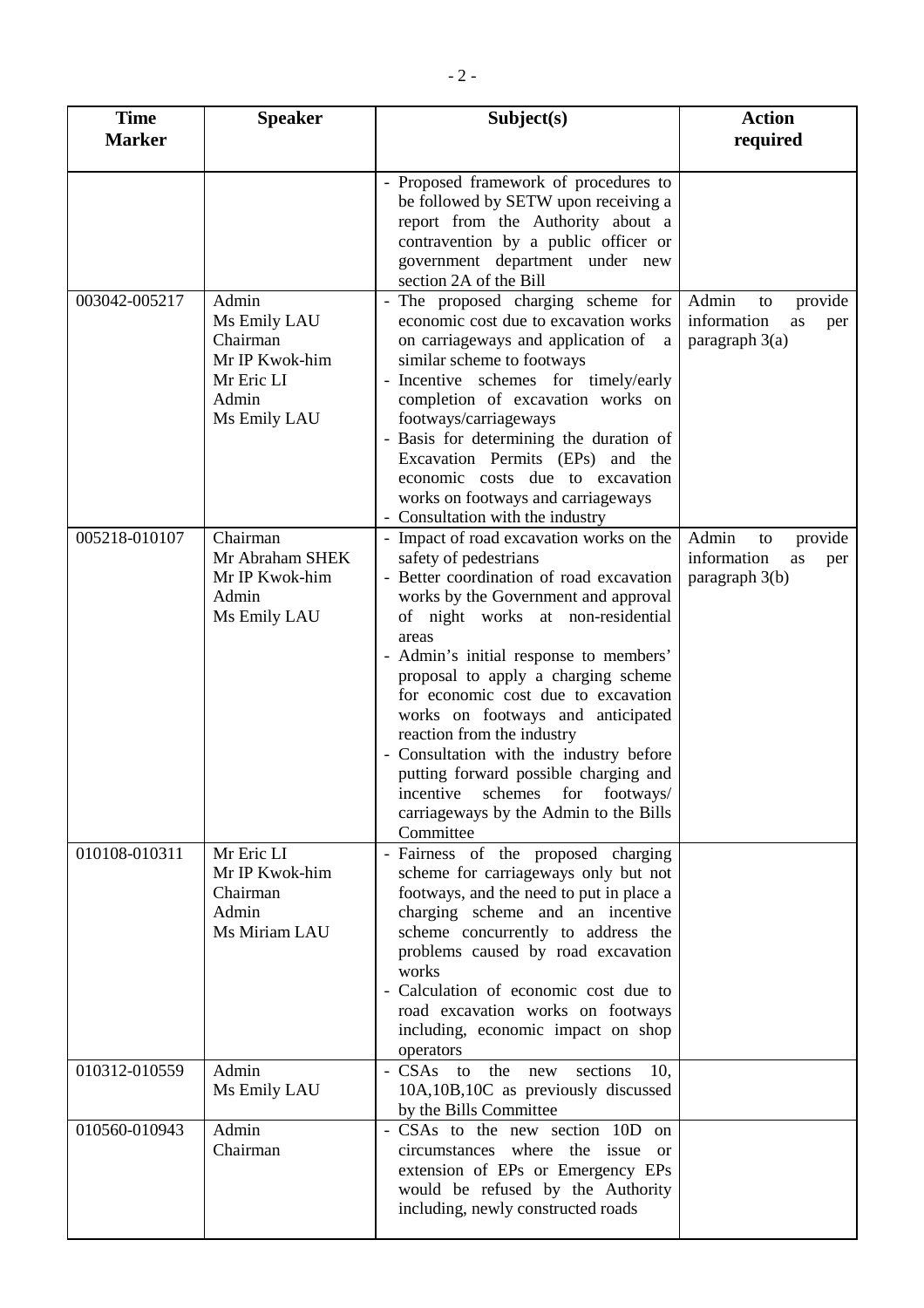| <b>Time</b>                         | <b>Speaker</b>                                                           | Subject(s)                                                                                                                                                                                                                                                                                                                                                                                       | <b>Action</b>                                                                           |
|-------------------------------------|--------------------------------------------------------------------------|--------------------------------------------------------------------------------------------------------------------------------------------------------------------------------------------------------------------------------------------------------------------------------------------------------------------------------------------------------------------------------------------------|-----------------------------------------------------------------------------------------|
| <b>Marker</b>                       |                                                                          |                                                                                                                                                                                                                                                                                                                                                                                                  | required                                                                                |
| 010944-011212                       | Ms Audrey EU<br>Chairman<br>Admin                                        | - Reason for including "of the permit"<br>after "the permittee" in the new section<br>10A(4)(b)<br>- Possible<br>standardization<br>of<br>the<br>"the<br>renditions<br>"the<br>permittee",<br>permittee of the permit" or "the<br>permittee of the excavation permit"<br>throughout the Bill<br>Standardization of the<br>usage of<br>"excavation permit" and<br>"permit"<br>throughout the Bill | Admin<br>provide<br>to<br>information<br>as<br>per<br>paragraph 3<br>(c)<br>and<br>3(d) |
| 011213-011824                       | Ms Emily LAU<br>Chairman<br>Admin<br>Ir Dr Raymond HO<br>Mr Abraham SHEK | - Circumstances<br>under<br>which<br>the<br>Authority would refuse issuing or<br>extending an EP under the new section<br>10D<br>- Arrangement made by the Authority to<br>carry out the remaining road excavation<br>works left by the permittee after the<br>Authority had refused to extend the EP<br>concerned under the new section 10D                                                     |                                                                                         |
| 011825-012037                       | Chairman<br>Admin                                                        | - CSAs to the new section 10E on the<br>"deemed issue" of late application by<br>the Authority for extension of EP<br>accompanied by the appropriate fee<br>from the permittee and the refund of<br>the fee or part of the fee subject to the<br>final approved period of the Extension<br>by the Authority                                                                                      |                                                                                         |
| 012038-012146                       | Chairman<br>Admin                                                        | - CSAs to the new sections 10F, 10G,<br>10H, 10J and 10K as previously<br>discussed by the Bills Committee                                                                                                                                                                                                                                                                                       |                                                                                         |
| 012147-012305                       | Chairman<br>Admin                                                        | Revised CSAs to the new section 10L<br>to specify the circumstances under<br>which the Director of Highways (D of<br>Hy) would be required to make an<br>review assessment on the duration of<br>an extended period of an EP under the<br>relevant provisions of the Bill                                                                                                                        |                                                                                         |
| 012306-012408                       | Mr Abraham SHEK<br>Chairman<br>Admin                                     | - Calculation of economic costs                                                                                                                                                                                                                                                                                                                                                                  |                                                                                         |
| 012409-012902                       | Chairman<br>Admin<br>Ms Audrey EU<br>Ir Dr Raymond HO                    | - The need to specify the ranking of<br>public officers delegated by the D of<br>Hy for the review of assessment under<br>the new section 10L<br>- Specification on<br>the<br>amount<br>of<br>prescribed fees payable in respect of<br>EPs under Schedule 3 of the Bill                                                                                                                          | Admin to provide the<br>information<br>as<br>per<br>paragraph 3 (e)                     |
| Agenda Item II - Any other business |                                                                          |                                                                                                                                                                                                                                                                                                                                                                                                  |                                                                                         |
| 012903-013239                       | Ms Emily LAU<br>Chairman<br>Mr IP Kwok-him<br>Ms Miriam LAU              | - Date of future meetings                                                                                                                                                                                                                                                                                                                                                                        |                                                                                         |